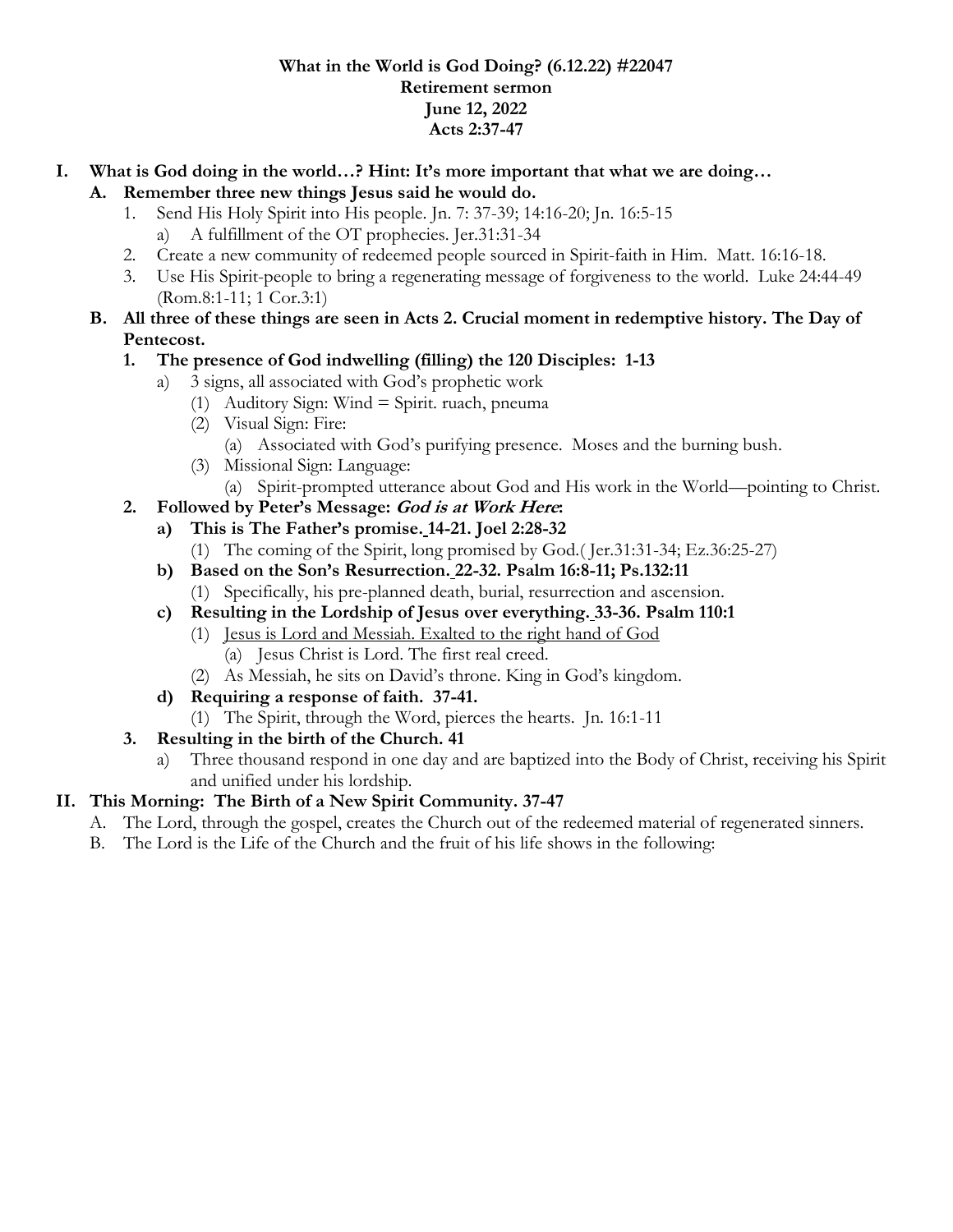#### **III. Five things the Lord prompts by His Spirit:**

- **A. A Repentant Faith in Jesus Christ demonstrated by Baptism. 38. Matt. 28:18-20**
	- **1. Three elements of Christian Conversion.**
		- a) Personal, Repentant Faith: Turn around. Mark 1:15; **Lk.13:1-5**.
			- (1) Repent. Turn your mind around about Jesus and sin.
			- (2) What were these intensely religious and "biblical" people repenting of?
				- (a) Primarily rejecting Jesus as Messiah. 36
				- (b) Secondarily, sin in general. Rebellion.
					- (i) This was what John the Baptist clarified.
				- *(c) But also of placing confidence in religion itself, including their racial and national heritage.*
		- b) Instant, permanent Regeneration: You will be born again. Jn.3:3; Titus 3:4-7
			- (1) The promise (of the Spirit, v. 33) is for all those the Lord calls.
		- c) Immediate, faithful Water Baptism as evidence of trusting Christ.
			- (1) Be Baptized in the name of Jesus for the forgiveness of your sins.
				- (a) The baptism is "the sinner's prayer" of the New Testament.
				- (b) The name of Jesus is Trinitarian. Matt.28:18-20

## **B. A Thoughtful Faith shaped by God's Word. 42a**

- 1. A new way of **thinking**. Devoted to the apostle's teaching. paying attention.
	- a) Today this is done by exposition of the New Testament and the Old Testament Lk.24:44-47
- 2. Continually devoted = an ongoing study of the gospels, the teaching of the apostles, and the OT in light of the gospel.
- *3. Apostolic Gospel Exposition is the key to healthy church life.*

## **C. A Shared Faith in Loving Unity. Fellowship. koinonia = sharing. 42, 44, 46**

- 1. It is the **sharing of the common life** we have in Christ.
	- a) The common life is the life of the Spirit.
		- (1) Spiritual unity is produced by the Holy Spirit.
	- *b) Because love for one another is the universal fruit of the Spirit. (1 Cor.13; Gal.5; Jn.13:34)*
- 2. Which produces an **un-coerced generosity** toward other believers. 44, Gal.6:10 (Jn.13:34)
	- a) This is not simply socialism or communism.
		- (1) It is uncoerced, spontaneous, personal, not "other people's money."
	- b) Though it does include some administration (the deacons).

## **D. A factual Faith that is Christ-centered. Breaking of bread. 42**

- 1. Meals were transformed often into **The Meal**. The Lord's Table.
- 2. Grounded in historical and material reality—the Cross.
	- a) In the time/space event of the Cross and Resurrection of Christ.
- 3. The Lord's Table/Communion is the regular reminder that Spirit Fellowship is Christ-centered (definite article is used "the" breaking of bread")
	- a) Always coming back to the work of grace and mercy at the Cross.
	- b) Beware of preaching that does not center on the substitutionary atonement and trusting Christ personally and ultimately.

## **E. A Praying Faith that Trusts the Father. Prayer/Praise** (Act 4:28-29)

- 1. Speaking to the Father, through the Son, by the Spirit in public and private.
	- a) Praying out loud together when the occasions permit.
	- b) Praying in your closet regularly
- 2. Speaking of the Lord, praising him together. (47)
	- a) This often takes the form of singing to and about Him.